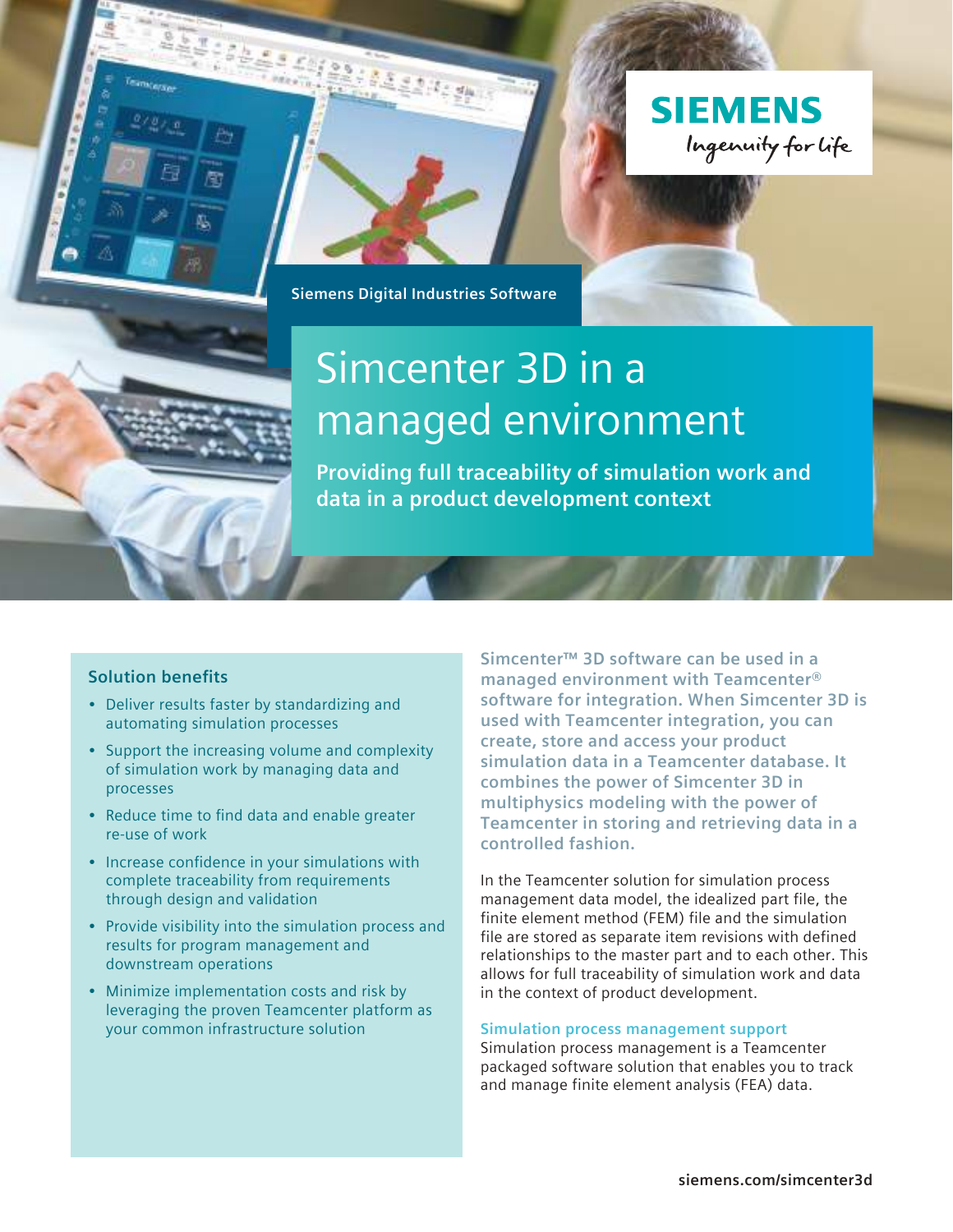Using this data model and datasets, you can:

- Track item revisions for FEM and simulation files. When you create a new FEM or simulation, specify the number, name and revision
- Create an FEM and simulation on a locked master part
- Perform where-referenced queries on simulation data in Teamcenter. For example, you can find all simulations defined for a specific master part
- Create computer-aided engineering (CAE) data item revisions and edit their data relationships in the CAE manager in the Teamcenter client
- Create and manage CAE model structures in the CAE manager in the Teamcenter client and open those model structures in pre- and postprocessing as assembly FEMs

#### **Providing end-to-end traceability and time savings**

Data authored with Simcenter 3D can be seamlessly captured and managed with Teamcenter software for simulation process management. The out-of-the-box CAE data model is used to capture and manage idealized parts, finite element models, simulation files, input decks, results and reports. All Simcenter 3D data is stored in the database with relationship links, thus providing traceability from a product all the way to the associated simulation results. Using the powerful search capabilities, analysts can quickly find simulation data based on attributes and relationships, thus eliminating rework and overhead in organizing and finding data.

# **Leveraging structure management and automation**

Assembly FEMs authored with Simcenter 3D can be managed in Teamcenter solutions for simulation process management along with complete traceability at the component, subassembly and assembly levels. Using automation capabilities, assembly FEMs can be automatically generated from a computer-aided design (CAD) assembly with automatic filtering of parts and re-use of any existing FEMs, which significantly speeds up the model build process.

### **Effectively managing large amounts of data**

#### **Selective download of solution files**

A CAE solution dataset may contain multiple results files and other solver-related files in addition to the simulation file. These files can be large, so to improve download times you may prefer not to download them every time the simulation file from Teamcenter is opened.

### **Providing increased confidence and timely delivery of results**

Simcenter 3D provides the ability to generate simulations and results with lightweight the JT™ data format representation. This enables analysts and other parties to visualize product data in Teamcenter without having to launch Simcenter 3D. This provides a framework from which CAE results and related reports can be communicated across the enterprise. Providing clearly traceable outcomes along with process efficiencies facilitates increased confidence and timely delivery of results.

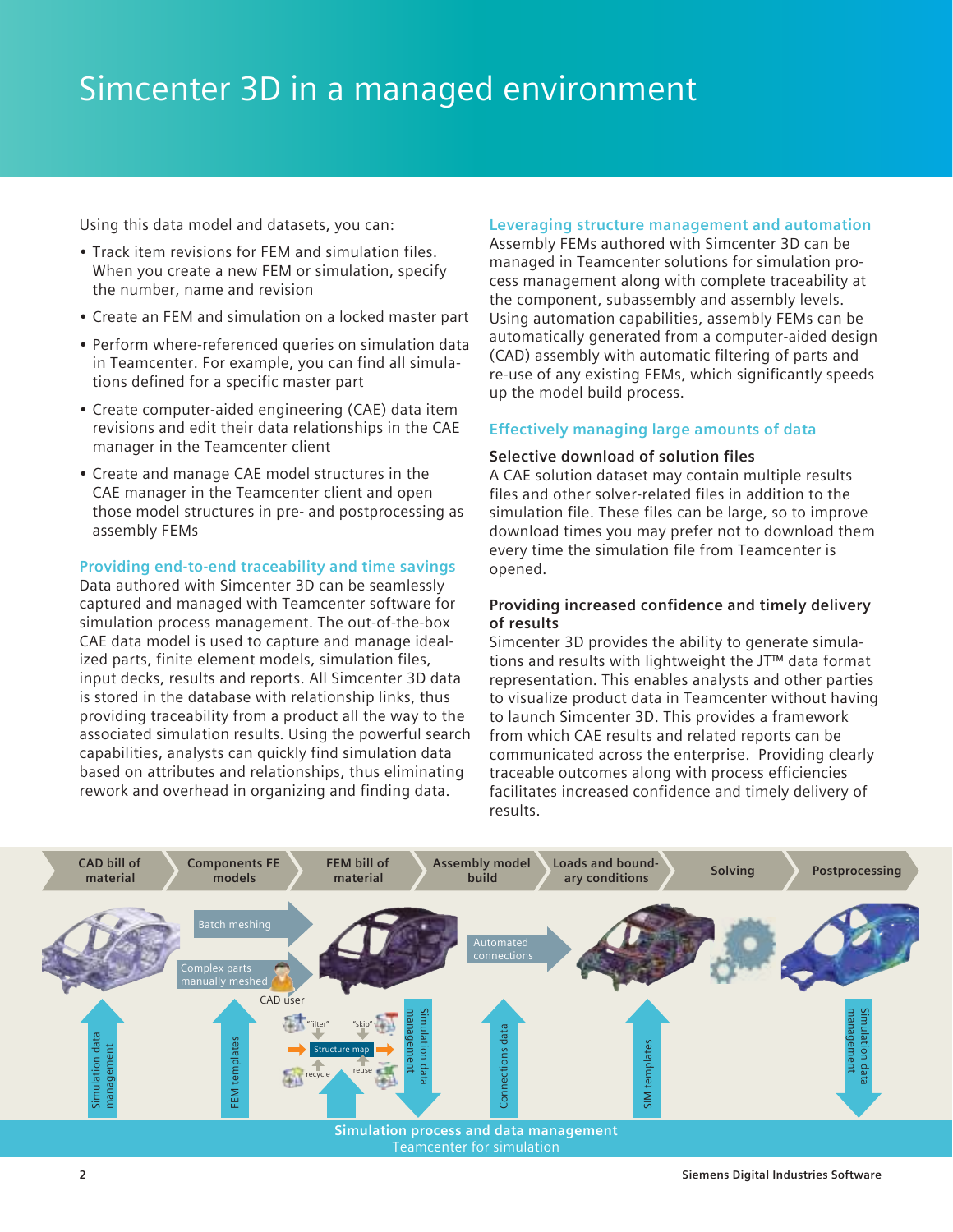## **Industry applications**

Efficiently manage industry-specific CAE simulation processes, data, workflow and share them with all decision-makers to better understand product performance and deliver highly successful products faster.

#### **Automotive and transportation**

Original equipment manufacturers (OEMs) and supplier engineering organizations need to handle simulation data for an increased number of product variations and configurations to be designed, engineered and manufactured around the globe. As an example, simulation data management enables engineering teams to manage the body-in-white (BIW) CAE model build process, automate solves and generate reports. You can also effectively manage knowledge transfer of core product development processes and methods across global sites. Benefits include increased re-use of models, traceability and quality through standardization.

#### **Aerospace and defense**

Aerospace companies work in globally distributed environments that necessitate efficient collaboration across teams, OEMs and suppliers. As an example, the aerostructure development process involves managing the integration of global and local models coming from different teams. Additionally, product development data needs to be securely stored for a long time. By capturing technical performance verification and providing continuous access to verified data, the simulation process and data management create a collaborative development environment, including suppliers and partners worldwide. Access to the latest and most accurate information has been demonstrated to

simplify processes, minimize post-design changes and rework and ensure deployment of best practices, which can boost program efficiency.

#### **Marine**

The marine industry also works with complex structures and can benefit from using simulation data and process management to ensure fast and secure implementation of product upgrades and modifications.

#### **Industrial machinery and heavy equipment**

Companies in agriculture, mining and other heavy equipment manufacturing as well the rotating machinery industry share many of the same needs as companies in the automotive and aerospace industries. As such, simulation data and process management are critical needs in these industries. Predicting performance using advanced multidisciplinary simulation techniques and managing requirements to ensure that all downstream design-manufacturing implications are considered during the early stages of product development requires an open product lifecycle management (PLM) system that is capable of handling CAE data from multiple tools.

#### **Consumer goods**

Sporting goods and toy companies want to deliver personalized products and highly customized design by adopting new methods and materials across the value chain. From design through manufacturing, access to the latest simulation data is paramount for fast moving consumer goods companies to develop the right product, on time the first time.

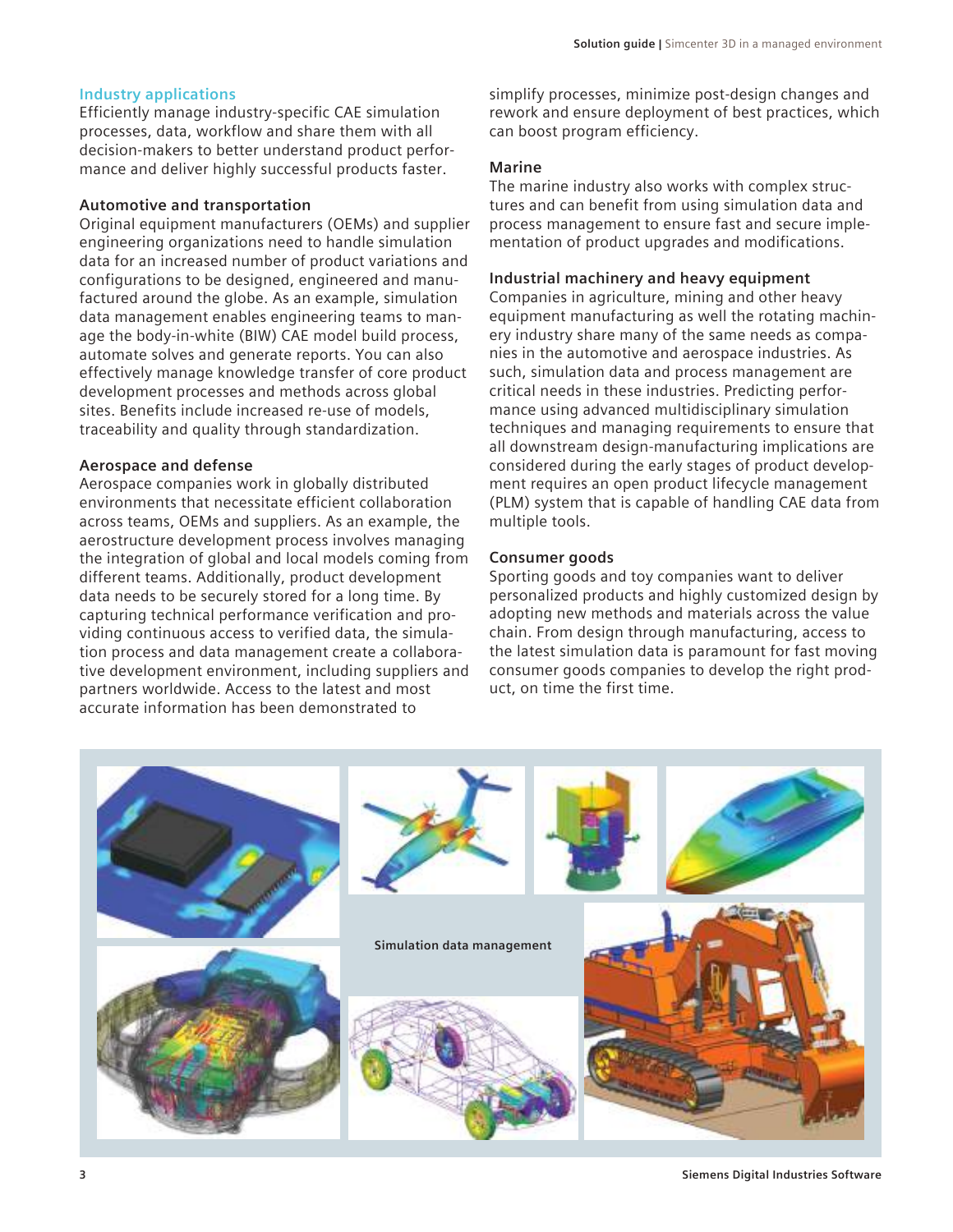# Embedded Client

Embedded Client provides global integrated synchronized management of all product and simulation data, comprehensive knowledge of the best process, for the complete aspects of product development from requirements through manufacturing.



#### **Module benefits**

- Manage and accelerate design/simulation collaboration for any size engineering team
- Provides seamless management, control and security for your design and simulation data
- Search rapidly for designs and simulations, manage data revisions, manage product configurations and changes to those product configurations in single or multi-site deployments.
- Access instantly live global product/simulation information
- Manage successfully your most precious asset product and simulation knowledge

### **Key features**

- Assembly Digital mock-up & multi-CAD
- Teamcenter Navigator:
	- Quick intuitive Teamcenter navigation and searches let you rapidly find the right data to load into the NX/Simcenter 3D session
	- Data for CAM, CAE, routing and mechatronics
- Embedded Active Workspace:
	- Extended access to PLM data: design datasheet, design BOM, where used, MS Office documents, classification, images, requirements
	- Cross-probing to NX navigators and graphics
	- Access to the inbox, submit to workflows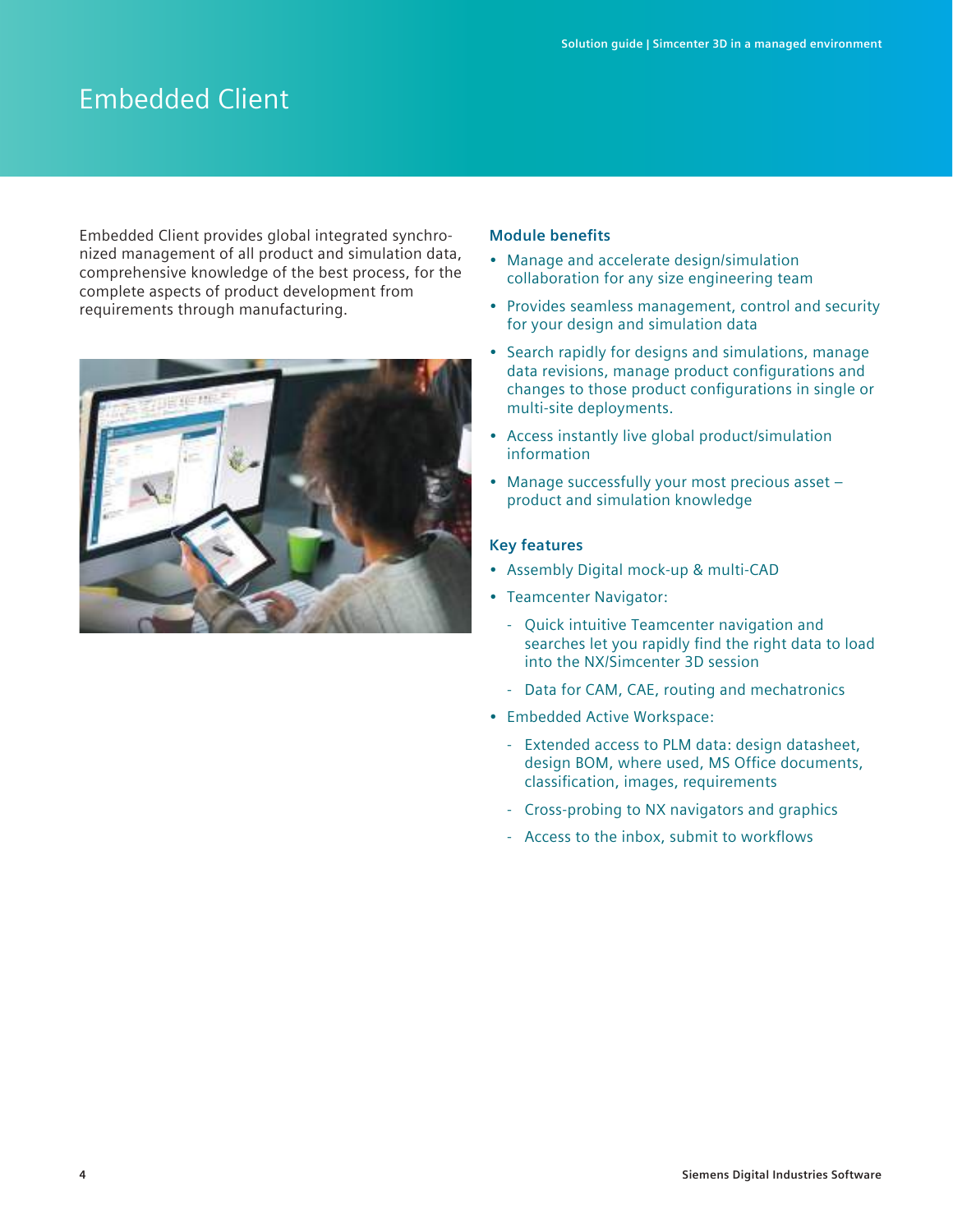# Simulation Author

This product provides a complete solution to manage simulation data, processes and tools (Simcenter 3D and others) in context with the product data. This product provides additional capabilities for managing Simcenter 3D data beyond what is included in Embedded Client software (refer to capabilities chart).



#### **Module benefits**

- Removes overhead of organizing and managing simulation data
- Provides end-to-end traceability of simulation data
- Eliminates rework through re-use of existing data
- Improves the efficiency of the model build process through automation and re-use
- Provides a collaborative environment in which simulation tasks can be distributed and executed
- Increases the confidence in the simulation results

#### **Key features**

- Simulation data and lifecycle management
- Simulation structure management and automation
- Simulation tool and process management
- Simulation results visualization and reporting